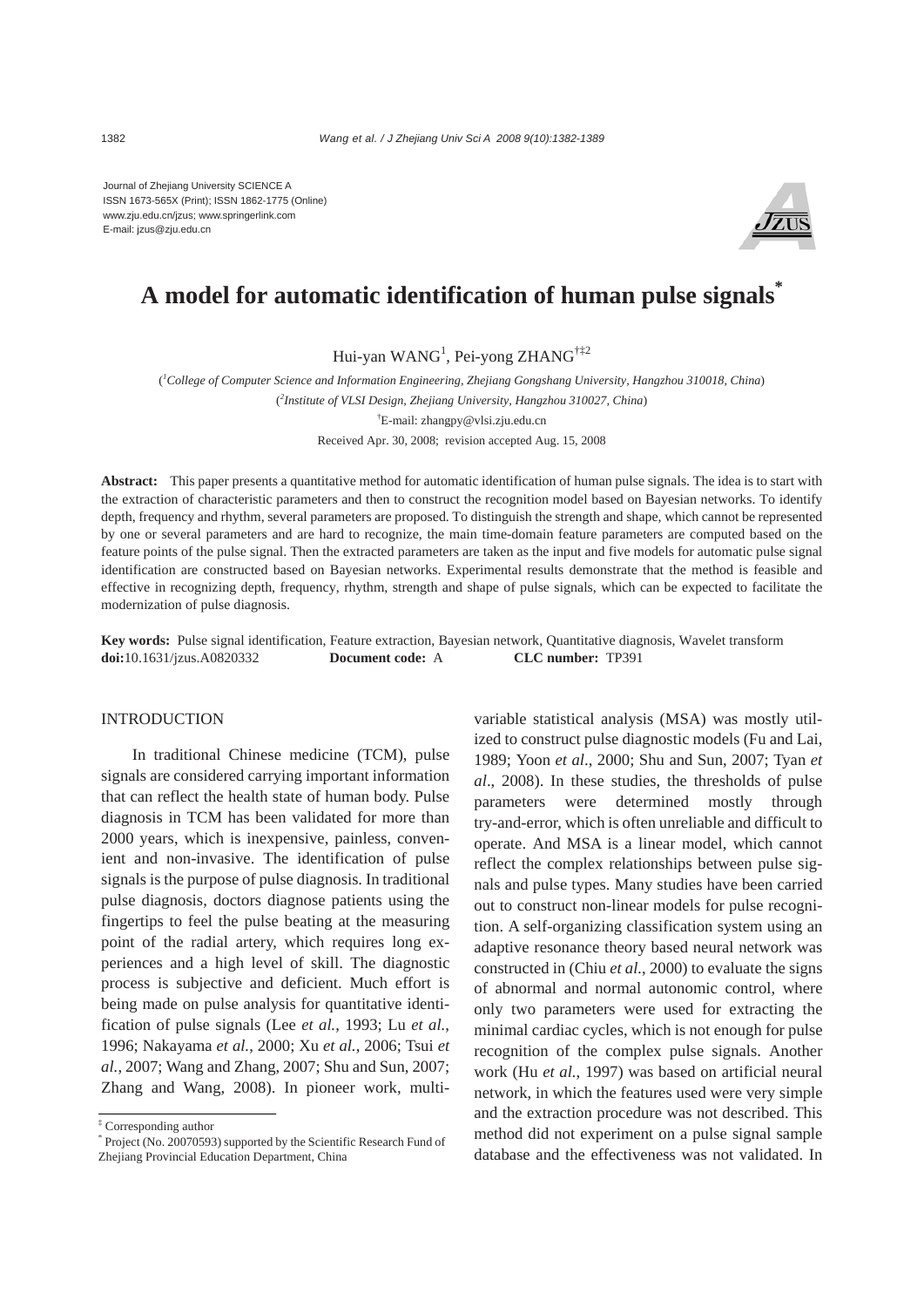addition, such models were mostly built under the assumption that the pulse signal features are independent, which is not always the truth. In fact, there are complex dependency relationships among pulse para- meters (Fei, 2003; Zhang and Wang, 2008). Xu *et al.* (2006) detected arrhythmic pulses using Lempel-Ziv complexity analysis and classified the pulse signals according to rhythms. However, other pulse features, such as pulse shape, were not considered.

In pulse diagnosis, fuzziness and uncertainty are inherent issues. An attractive tool for managing various forms of uncertainty is Bayesian networks (BNs) (Pearl, 1986; Heckerman *et al*., 1995). As compared with other methods that can also handle uncertainty quite adequately, such as fuzzy logic (Dubois *et al*., 1997) and belief functions (Spiegelhalter, 1991), BNs may be particularly well-suited for modeling pulse diagnosis. Firstly, BNs are grounded on a solid statistical theory, which makes it suitable to deal with stochastic and non-linear characteristics of pulse signals in a natural way. Secondly, BNs describe causal relationships in graphics mode, which is easy to comprehend and can be used to predict the consequences of intervention. The graph structure can help explain the diagnostic results and analyze the interrelationships between pulse signals and pulse types visually. Thirdly, BNs can deal with incomplete data and are often insensitive to imprecision in the numerical probabilities. Finally, expert knowledge can be incorporated to meliorate the model. As a rigorous probabilistic model, BNs can dispose small sample sizes. In pulse diagnosis, it is difficult to collect enough samples for each pulse type. In our previous work (Wang and Cheng, 2005), we constructed a diagnostic model for pulse diagnosis, but the system was incomplete—the detailed procedures of feature extraction and model construction were not reported, and the database was not well established, i.e., some pulse types, such as float pulse and knotted pulse, had less than 20 samples.

In this paper, we improve the feature extraction method and develop a framework for automatic identification of pulse signals based on BNs. The detailed procedure of feature extraction is presented first; then taking the characteristic parameters as the input, the pulse signal recognition models are built; lastly, the proposed method is tested by a renewed pulse signal database.

# TIME-DOMAIN CHARACTERISTICS OF PULSE SIGNALS

Fig.1 presents a period of a pulse waveform of a healthy volunteer, which is obtained by a pulse transducer. Fig.2 illustrates the pulse signal acquisition system. The sampling rate is 100 Hz. The pulse transducer is belt-mounted and fixed on the radial pulse at the wrist. We can regulate the pressure gradually from 0 to 250 g through a vertical position regulator screw. This system can record a series of pulse signals under different contact pressures. The pulse signal whose modulus reaches the maximum is selected as the investigated subject. As the contact pressure of the pulse transducer increases, the amplitude of the pulse signal first increases, reaching a maximum point and then decreases. One period of the pulse waveform is usually composed of three waves: percussion wave, tidal wave, and dicrotic wave (Fig.1). The main time-domain characteristic parameters, which have been testified to be important for diagnosis, are marked in Fig.1: *h*sp, *h*ee, *h*ef, *h*ff, *h*fg and *T*1. These parameters all have physiological, pathologic and psychological significance (Fei and Zhang, 1995; Hu *et al*., 1998; Fei, 2003; Xie and Zhao, 2003).



**Fig.1 Time-domain characteristic parameters of a pulse signal from a healthy volunteer**



**Fig.2 Pulse signal acquisition system, which consists of a preprocessing circuit and a pulse transducer**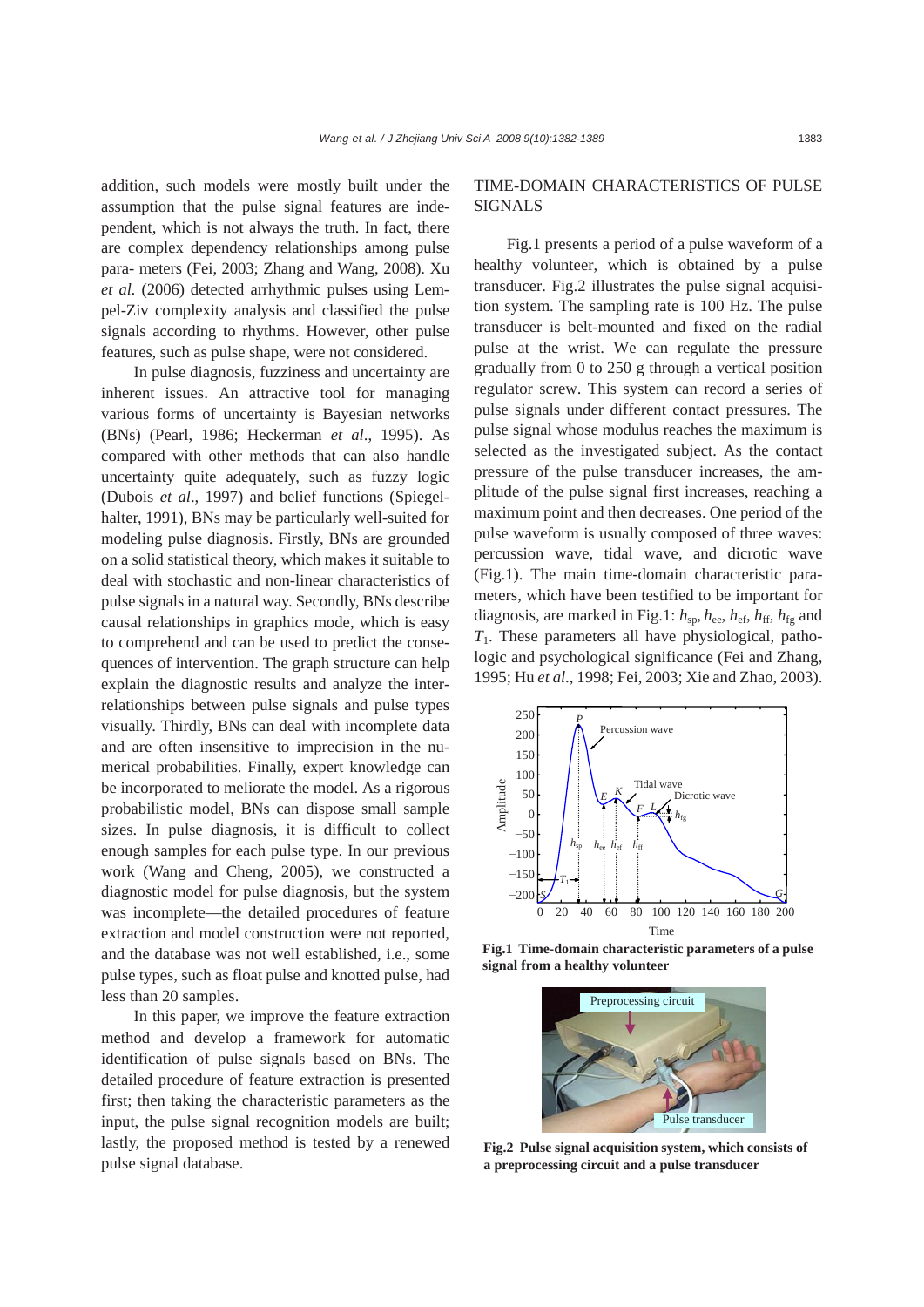## FEATURE EXTRACTION OF PULSE SIGNALS

Generally pulse signals consist of seven elements (Fei, 2003): depth, width, length, frequency, rhythm, strength, and shape, according to which, clinical pulse signals are classified.

In TCM, physicians recognize pulse types by placing their index, middle and ring fingers on the patient's wrist to feel the pulse beating at the measuring point of the radial artery (Fei, 2003; Wu *et al*., 2007), i.e., cun, guan, chi (Fig.3). As shown in Fig.3, lines *b*, *c*, *d* and *e* are boundaries, inside which pulse beat can be felt but not outside. Pulse length can be expressed by the distance between lines *b* and *c*; pulse width can be represented by the distance between lines *d* and *e*. The pulse transducer we used is a single-point pressure transducer and can only record the pulse signal at one point. In this study, we recorded merely the pulsation at the guan point, and thus the acquired signals cannot reflect the information of width and length of human pulse. Therefore, we discuss the pulse signal identification based on the other five factors.



**Fig.3 Measuring positions for pulse diagnosis and illustration of pulse length and pulse width** 

## **Pulse depth**

Pulse depth represents the pressure magnitude to feel the pulse and can determine the classification of pulse signals into floating pulse (FL-pulse), sinking pulse (SI-pulse) and normal depth pulse (ND-pulse). An FL-pulse signal is palpable by light touch and grows faint under firm pressure, while an SI-pulse signal can only be felt by firm pressure. Hence, we selected the contact pressure  $P_1$ , under which the modulus of the pulse signal reaches the maximum, as a characteristic parameter to identify the pulse depth.

#### **Pulse frequency**

Pulse frequency is the times of pulse beats per

minute, which indicates the pulse wave velocity. According to pulse frequency, pulse signals can be grouped into slow pulse (SL-pulse,  $\langle 60 \rangle$ , moderate pulse (M-pulse, 60~90), and rapid pulse (R-pulse, >90). To determine the pulse frequency, two characteristic parameters, i.e., the period of the pulse signal  $(C_1)$  and the number of periods in one minute  $(N_m)$ , were computed. These two parameters were calculated grounded on one characteristic point of the pulse signal, such as the crest of the percussion wave (CPW, marked as *P* in Fig.1). Pulse frequency can be detected accurately based on wavelet transform (Quddus and Fahmy, 1999; Sun *et al*., 2004; Tu and Hwang, 2005; Wang and Zhang, 2007).

Fig.4 shows one periodicity-detection example. Fig.4a is a pulse signal sample, Fig.4b is the characteristic detection result obtained by our method, and Fig.4c shows the positions of CPWs. The interval between two consecutive CPWs was read as period *C*1. We recorded pulse signals in 1 min and counted the number of CPWs in this time slice as  $N<sub>m</sub>$ . Hence,  $C<sub>1</sub>$  is computed by

$$
C_1=60/N_{\rm m}.\tag{1}
$$

It can be seen that the proposed approach can not only detect the periodicity of the pulse signal correctly but also judge the uniformity of pulse rhythm. For arrhythmic pulse (A-pulse), the period is not constant.



**Fig.4 Calculation of period of a pulse signal based on characteristic detection using wavelet transform. (a) Pulse signal sample; (b) Characteristic points detection result; (c) Positions of crests of percussion waves and illustration of period**  $C_1$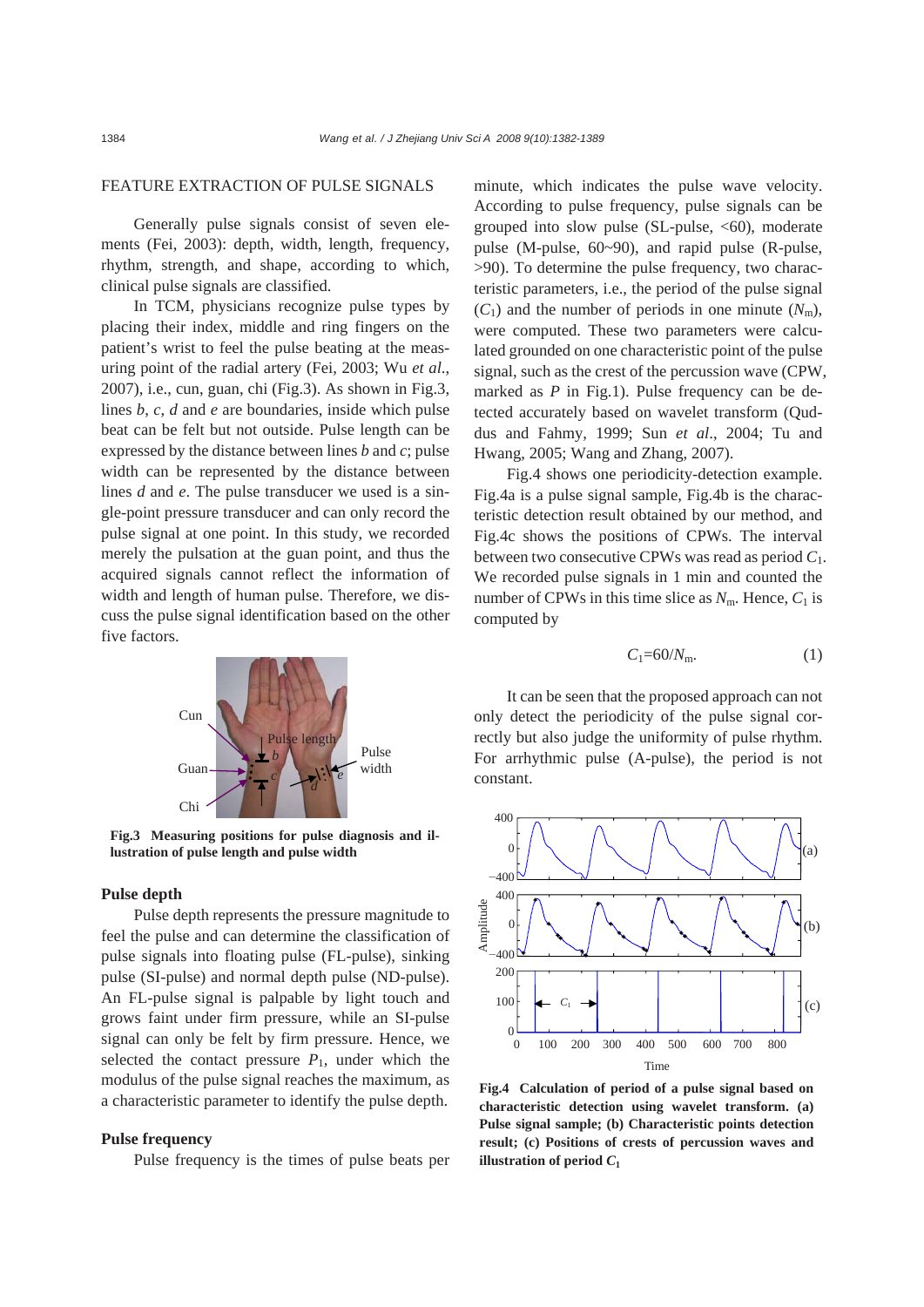#### **Pulse rhythm**

Pulse rhythm denotes regularity of a pulse signal, grounded on which pulse signals can be sorted into rhythmic pulse (T-pulse) and A-pulse. Spacing between consecutive CPWs is uniform in T-pulse, but uneven in A-pulse. Thus, we can differentiate T-pulse from A-pulse according to the position distribution of CPWs. Uniformity of distribution can be measured by distance standard deviation (DSD). Let  $S_0$  denote the pulse signal recorded in one minute and *P* represent the position distribution of CPWs in  $S_0$ . The number of CPWs in  $S_0$  is  $N_d$ . The DSD of *P* is given by

$$
S_{\rm d} = \sqrt{\frac{1}{N_{\rm d} - 1} \sum_{i=1}^{N_{\rm d} - 1} (d_i - \overline{d})^2},\tag{2}
$$

where *di* denotes the distance between the *i*th and  $(i+1)$ th CPWs, *i*=1, 2, …, *N*<sub>d</sub>−1, and  $\overline{d}$  is the mean of these  $N_d$ <sup>-1</sup> distances.  $S_d$  is small for T-pulse, while large for A-pulse.

Intermittent pulse (I-pulse) and knotted pulse (K-pulse) are two typical A-pulses. K-pulse is a slow pulse pausing at irregular intervals, where the irregularity and slowness are due to blood obstruction. Fig.5a illustrates a K-pulse signal sample, from which it can be seen that the pulse waveform is irregular and CPWs are unequally spaced. I-pulse, comparatively relaxed and weak, pauses at regular intervals. I-pulse usually occurs in the exhaustion of viscera organs, severe trauma, or horror (Dharmananda, 2000; Fei, 2003). I-pulse periodically loses a beat after two, three or five but less than six pulse periods, which are called bigeminy, trigeminy, and pentalogy, respectively (Fei, 2003). Fig.5b shows an I-pulse sample, which is a trigeminy, and demonstrates that the distribution of pulse waveforms is inerratic. To distinguish I-pulse from K-pulse, we define three characteristic parameters, i.e.,  $S_{d2}$ ,  $S_{d3}$ , and  $S_{d5}$ .

Suppose  $A = \{a_1, a_2, ..., a_i, a_{i+1}, ..., a_{N-1}\}$  is the set of CPWs in *P*.

 $S_{d2}$ : If the subscript *i* satisfies *i* mod 2=1, retain the point *ai*; otherwise, delete *ai*. Then we obtain a new set  $A_2 = \{a_1, a_3, a_5, ..., a_{N_2}\}\$ . Let  $P_2$  be the position distribution of  $A_2$ . Compute the DSD of  $P_2$ , which we call  $S_{d2}$ . If the pulse signal is a bigeminy,  $S_{d2}$  is small.

 $S_{d3}$ : If *i* satisfies *i* mod 3=1, retain point *a<sub>i</sub>*; or else, delete  $a_i$ . Then we obtain a new set  $A_3 = \{a_1, a_4, a_7, \ldots, a_k\}$  $a_{N_3}$ . We denote the new position distribution of  $A_3$ by  $P_3$ . Compute the DSD of  $P_3$ , which is called  $S_{d3}$ . If the pulse signal is a trigeminy,  $S_{d3}$  is small.

 $S_{d5}$ : If *i* satisfies *i* mod 5=1, retain point  $a_i$ ; in other ways, delete  $a_i$ . Then a new set  $A_5 = \{a_1, a_6, a_7, a_8, a_9, a_9, a_1, a_2, a_3, a_4, a_5, a_6, a_7, a_8, a_9, a_9, a_1, a_2, a_3, a_4, a_5, a_6, a_7, a_8, a_9, a_1, a_2, a_3, a_4, a_5, a_6, a_7, a_8, a_9, a_1, a_2, a_3, a_4, a_5, a_6, a_7, a_8, a_9, a_$  $a_{11}$ , ...,  $a_{N_5}$  } is gained.  $P_5$  is the position distribution of  $A_5$ . Compute the DSD of  $P_5$ , which is called  $S_{d5}$ . If the pulse signal is a pentalogy,  $S_{d5}$  is small.

From the above discussion, the four parameters  $S_d$ ,  $S_{d2}$ ,  $S_{d3}$  and  $S_{d5}$  are utilized to identify the pulse rhythm. We can recognize the pulse rhythm according to the following rules:

**Rule 1** If  $S_d$ ,  $S_{d2}$ ,  $S_{d3}$  and  $S_{d5}$  are all small, the pulse signal is a T-pulse. For example, for the pulse signal shown in Fig.4,  $S_d$ =2.87,  $S_{d2}$ =3.86,  $S_{d3}$ =2,  $S_{d5}$ =1.23. **Rule 2** If  $S_d$  is large, but any one of  $S_{d2}$ ,  $S_{d3}$  and  $S_{d5}$  is small, then the pulse signal is an I-pulse. For example,



**Fig.5 (a) K-pulse signal sample and corresponding distances between CPWs in** *P***; (b) Trigeminy I-pulse** sample and corresponding distances between CPWs in  $P_3$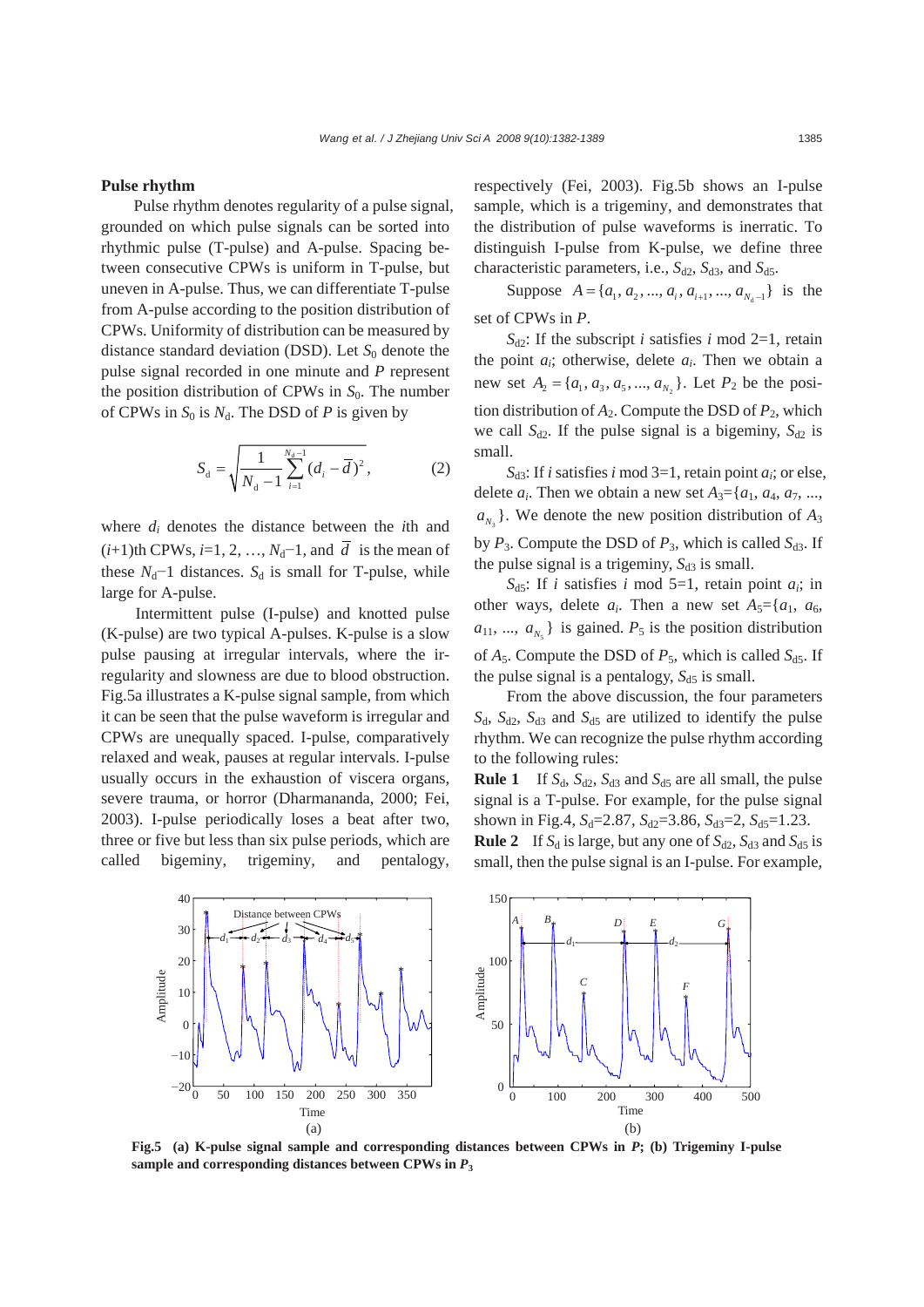for the pulse signal shown in Fig.5b,  $S_d=9.19$ ,  $S_{d2}=10.5$ ,  $S_{d3}=1.5$ ,  $S_{d5}=10.78$ .

**Rule 3** If  $S_d$ ,  $S_{d2}$ ,  $S_{d3}$  and  $S_{d5}$  are all large, the pulse signal is a K-pulse. For example, for the pulse signal shown in Fig.5a,  $S_d=16.03$ ,  $S_{d2}=24.04$ ,  $S_{d3}=35.76$ , *S*d5=33.33.

## **Pulse strength and pulse shape**

Pulse strength is the synthetic reflection of pulse force and tendency. Pulse signals can be sorted into normal strength pulse (NS-pulse), replete pulse (E-pulse) and feeble pulse (B-pulse). A pulse that feels vigorous and forceful on both light and high pressure is named E-pulse (Dharmananda, 2000; Fei, 2003), while B-pulse is a pulse that feels feeble and void, occurring when qi (Nie, 1984) and blood are deficient or body fluid is impaired (Fei and Zhang, 1995; Fei, 2003).

Pulse shape signifies the contour characteristic of a pulse signal. Based on the pulse shape, pulse signals commonly encountered in clinic can be sorted into slippery pulse (P-pulse), hesitant pulse (H-pulse) and wiry pulse (W-pulse). P-pulse, like beads rolling on a plate, is a fluent pulse and often present in normal persons, pregnant women, and patients who are phlegm-damp or food stagnation (Dharmananda, 2000; Fei, 2003). H-pulse, like a knife scrapes across bamboo, is a choppy pulse, and denotes that the blood circulation is slow as a result of blood deficiency or qi and blood stagnation (Fei, 2003; Yue, 2006). W-pulse is a pulse that feels straight and long, like a musical instrument string. This pulse type is often found in normal persons or patients whose liver and gallbladder are in disorder or have severe pains (Hu *et al.*, 1998; Fei, 2003).

As can be seen from the above discussion, the features of these pulse types are characterized by one or several characteristic parameters and hard to quantify. Accordingly, the recognition of E-, B-, P-, H- and W-pulse is more complicated. To identify them, we computed the main time-domain characteristic parameters, which are  $h_{\rm sp}$ ,  $h_{\rm ef}$ ,  $h_{\rm ff}$ ,  $h_{\rm fg}$  and  $T_1$ (Fig.1),  $C_1$  (Fig.3),  $r_{\text{fp}}$ ,  $r_{\text{es}}$  and  $r_{\text{fs}}$ . Thereinto,  $r_{\text{es}}=h_{\text{ef}}/h_{\text{sp}}$ ,  $r_{fp}=h_{ff}/h_{sp}$  and  $r_{fs}=h_{fg}/h_{sp}$ . These parameters are endowed with physiological, pathologic and psychological significance and have been validated to be significant for diagnosis (Fei, 2003; Zhang and Wang, 2008). For example,  $r_{es}$  reflects the resilience and

peripheral resistance of the vascular wall. The parameter  $h_{ee}$ , which has the same physiological significance as *h*ef, is not considered in this paper. We assume that these nine parameters are equally important in pulse diagnosis.

## PULSE SIGNAL RECOGNITION MODEL

The outline of the model for automatic pulse signal identification based on BNs is illustrated in Fig.6. Note that pulse signals can be easily contaminated by background noises, such as the uncontrollable movements of body limbs, respiration, and so on. Hence, the preprocessing of pulse signals is needed, which includes noise reduction and baseline wander removal. The preprocessing method has been studied in our previous work (Zhang and Wang, 2008) and proved effective. The ultimate goal of our model is to recognize pulse types automatically. We constructed five BNs to identify the depth, frequency, rhythm, strength, and shape of pulse signals, respectively.



**Fig.6 Outline of the model for automatic identification of pulse signals** 

In almost all medical diagnosis, uncertainty is an inherent issue. BNs, also known as 'directed graphical models', can represent knowledge with uncertainty and perform reasoning tasks efficiently. Specifically, a graphical model denotes the joint probability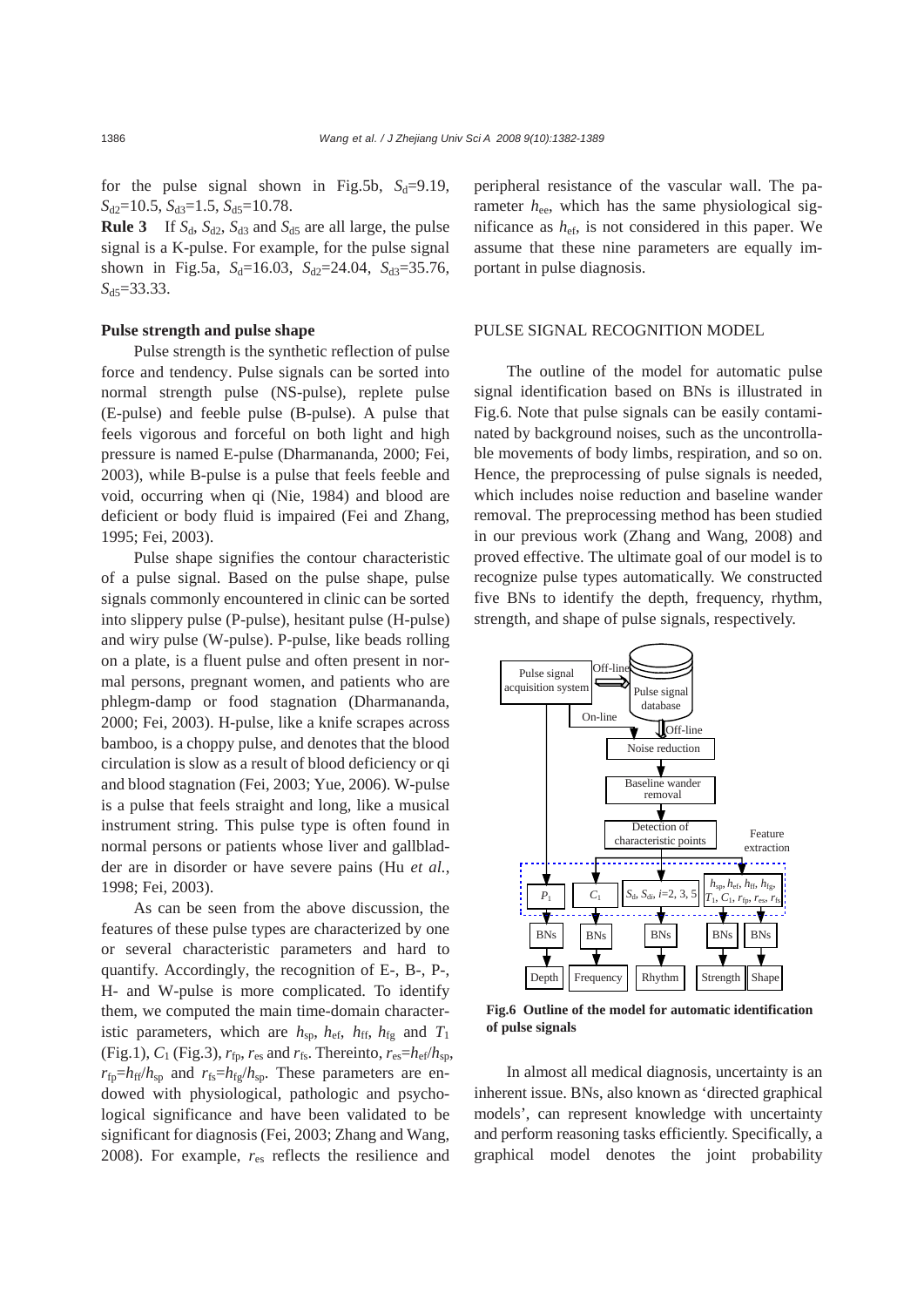distribution (JPD) of *n* random variables  $X = \{X_1, X_2, \ldots, X_n\}$ *Xn*} by a directed acyclic graph (DAG) *M*. In a BN, each node  $i$  corresponds to a variable  $X_i$ , and an arc from nodes  $A$  to  $B$  indicates that  $A$  is the cause of  $B$ .  $X_i$ is conditionally independent of its ancestors given its parent set  $\Pi_i$ . The BN decomposes the JPD as

$$
p(X | M, \theta) = \prod_{i=1}^{n} p(X_i | \Pi_i, \theta),
$$
 (3)

where  $\theta$  is the set of all parameters in the graphical model *M*.

Learning BNs involves structure learning and parameter learning. Structure learning is to find the most appropriate DAG by searching through the space of possible DAGs. The learning algorithms can be classified into two main groups (Spirtes and Meek, 1995; Nicandro *et al*., 2006): constraint-based methods and scoring metrics based methods. In the first group, conditional independence tests may lead to unreliable results if the amount of data is not enough. In the second group, DAGs are evaluated by a specific scoring metric and the DAG that maximizes this score is selected. However, the search space is often very large, making the learning procedure slow. The local optimal solution, not the global one, may be found. To improve algorithms of these two categories, hybrid learning algorithms are developed, among which a greedy Bayesian pattern search algorithm (Spirtes and Meek, 1995) is the most effective one and includes two steps. Firstly, the PC algorithm (Spirtes *et al*., 1993) is utilized to generate an initial pattern (significance level is set to 0.05 in our model). Secondly, a greedy pattern search is performed to search for the best DAG according to a scoring metric. However, this algorithm ignores one possibility: If there is no edge to be deleted or added in DAG construction, the reversion of a directed edge can also change the pattern. Wang *et al*.(2004) proposed a new algorithm by adding one step to deal with the possibility. This new method was applied to build the DAG in our model. The Bayesian information criterion (BIC) is selected as the scoring function, defined as

$$
BIC = \log p(X \mid M, \theta) - \frac{d}{2} \log n,\tag{4}
$$

where *d* is the dimension of *M*. The BN with the highest *BIC* is selected as the identification model.

We used discrete BNs to build the model. Time-domain characteristic parameters utilized to construct the model are all numeric features. Discretization is a popular approach to handling numeric variables. Using discretized data can usually engender more accurate results than using continuous values (Liu and Wang, 2005). Equal frequency discretization (EFD) (Yang and Webb, 2002) was used and the number of intervals was set to 10. This method divided the sorted values to make each interval contain approximately the same number of instances.

#### EXPERIMENTS AND RESULTS

Experiments were carried out to verify that: (1) the characteristic parameters we extracted are useful; (2) the proposed model can identify pulse signals effectively. A pulse signal database was employed, in which a total of over 500 pulse signals were gathered from several hospitals of TCM. The diagnostic results were given by one group of clinical physicians with three members. The samples whose characteristic points were detected and labeled incorrectly (Zhang and Wang, 2008) were picked out. After that, 468 samples survived and were utilized to validate the proposed model. A stratified *κ*-fold cross validation  $(k=10)$  was used to evaluate the accuracy.

We trained five BNs based on the characteristic parameters in Fig.6, which are called D-BNC, F-BNC, R-BNC, T-BNC, and H-BNC, respectively. The graphical structures of the five learned BNs are shown in Fig.7. The identification results given by our model are reported in Tables 1~6, where the numbers in the parentheses represent the actual numbers of samples. Tables 1~6 indicate that the depth, frequency, rhythm, strength, and shape of pulse signals can all be identified effectively. The average accuracy reaches 92.14%. For pulse strength and pulse shape, which are difficult to comprehend and diagnose for beginners, the accuracies reach 89.74% and 89.32%, respectively. These results demonstrate that the features we extracted are useful for diagnosis and the method we proposed is feasible and effective.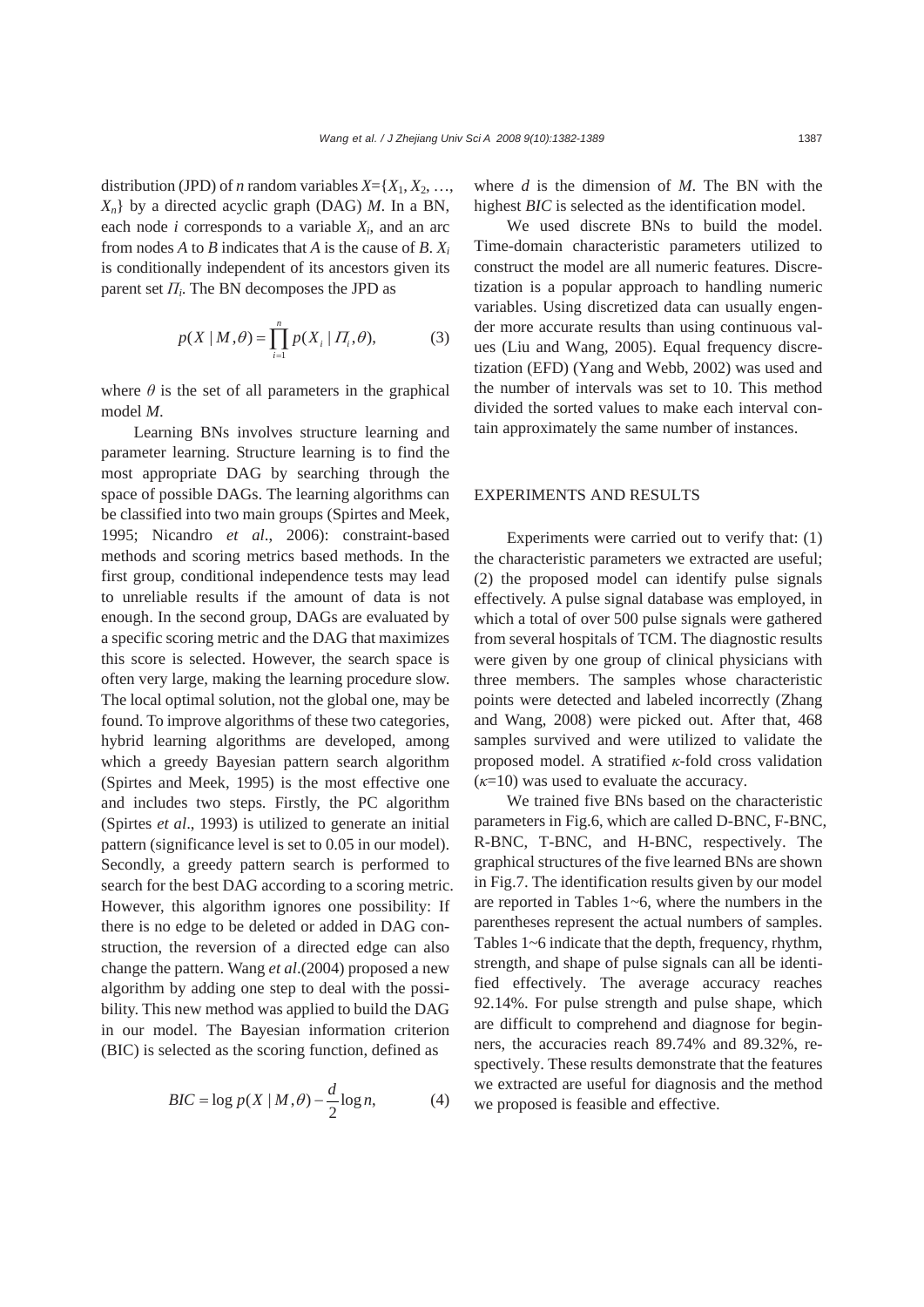

**Fig.7 Graphical structures of five learned Bayesian networks. (a) D-BNC; (b) F-BNC; (c) R-BNC; (d) T-BNC; (e) H-BNC** 

|  |  |  |  | Table 1 Confusion matrix of pulse depth |  |
|--|--|--|--|-----------------------------------------|--|
|--|--|--|--|-----------------------------------------|--|

|          | FL-pulse | SI-pulse  | ND-pulse  |
|----------|----------|-----------|-----------|
| FL-pulse | 40 (44)  |           |           |
| SI-pulse |          | 218 (219) |           |
| ND-pulse |          | 18        | 187 (205) |

|          | SL-pulse  | M-pulse   | R-pulse   |
|----------|-----------|-----------|-----------|
| SL-pulse | 132 (132) |           |           |
| M-pulse  | 8         | 173 (181) |           |
| R-pulse  | 0         | 17        | 138 (155) |
|          |           |           |           |

| Table 3 Confusion matrix of pulse rhythm |  |  |  |  |  |
|------------------------------------------|--|--|--|--|--|
|------------------------------------------|--|--|--|--|--|

|         | T-pulse   | K-pulse | I-pulse |
|---------|-----------|---------|---------|
| T-pulse | 343 (350) |         |         |
| K-pulse |           | 63 (66) |         |
| I-pulse |           |         | 43 (52) |

| Table 4 Confusion matrix of pulse strength |  |              |  |
|--------------------------------------------|--|--------------|--|
|                                            |  | $\mathbf{M}$ |  |

|          | E-pulse   | B-pulse   | NS-pulse |
|----------|-----------|-----------|----------|
| E-pulse  | 188 (198) |           | n        |
| B-pulse  |           | 132 (146) | h        |
| NS-pulse | 10        | 14        | 100(124) |
|          |           |           |          |

| Table 5 Confusion matrix of pulse shape |  |  |
|-----------------------------------------|--|--|
|                                         |  |  |

|         | P-pulse   | W-pulse   | H-pulse |
|---------|-----------|-----------|---------|
| P-pulse | 172 (188) | 16        | O       |
| W-pulse | 10        | 160 (184) | 14      |
| H-pulse |           | 10        | 86 (96) |

#### **Table 6 Accuracy of the proposed model**

| Pulse type | Accuracy $(\% )$ |
|------------|------------------|
| Depth      | $95.09 \pm 3.56$ |
| Frequency  | $94.66 \pm 6.21$ |
| Rhythm     | 91.88±1.96       |
| Strength   | 89.74±0.77       |
| Shape      | 89.32±2.23       |
| Average    | 92.14            |

## CONCLUSION AND FUTURE WORK

In this paper, we presented a model to realize the automatic identification of human pulse signals. We first detected the characteristic points based on wavelet transform, then extracted the features based on the detected characteristic points, and then constructed the identification model based on Bayesian networks. Experimental results showed that our method is feasible and effective in recognizing depth, frequency, rhythm, strength, and shape of pulse signals.

Further work is needed to explore new pulse transducers which can collect multidimensional information of pulse signals. More information should be gathered to improve the predictive ability. For example, new acquisition systems need to be developed to gain such information as width and length of pulse signals. At the same time, more representative features of pulse signals are expected to be found.

## **References**

Chiu, C.C., Yeh, S.J., Chen, C.H., 2000. Self-organizing arterial pressure pulse classification using neural networks: theoretical considerations and clinical applicability. *Comput. Biol. Med.*, **30**(2):71-88. [doi:10.1016/S0010- 4825(99)00023-2]